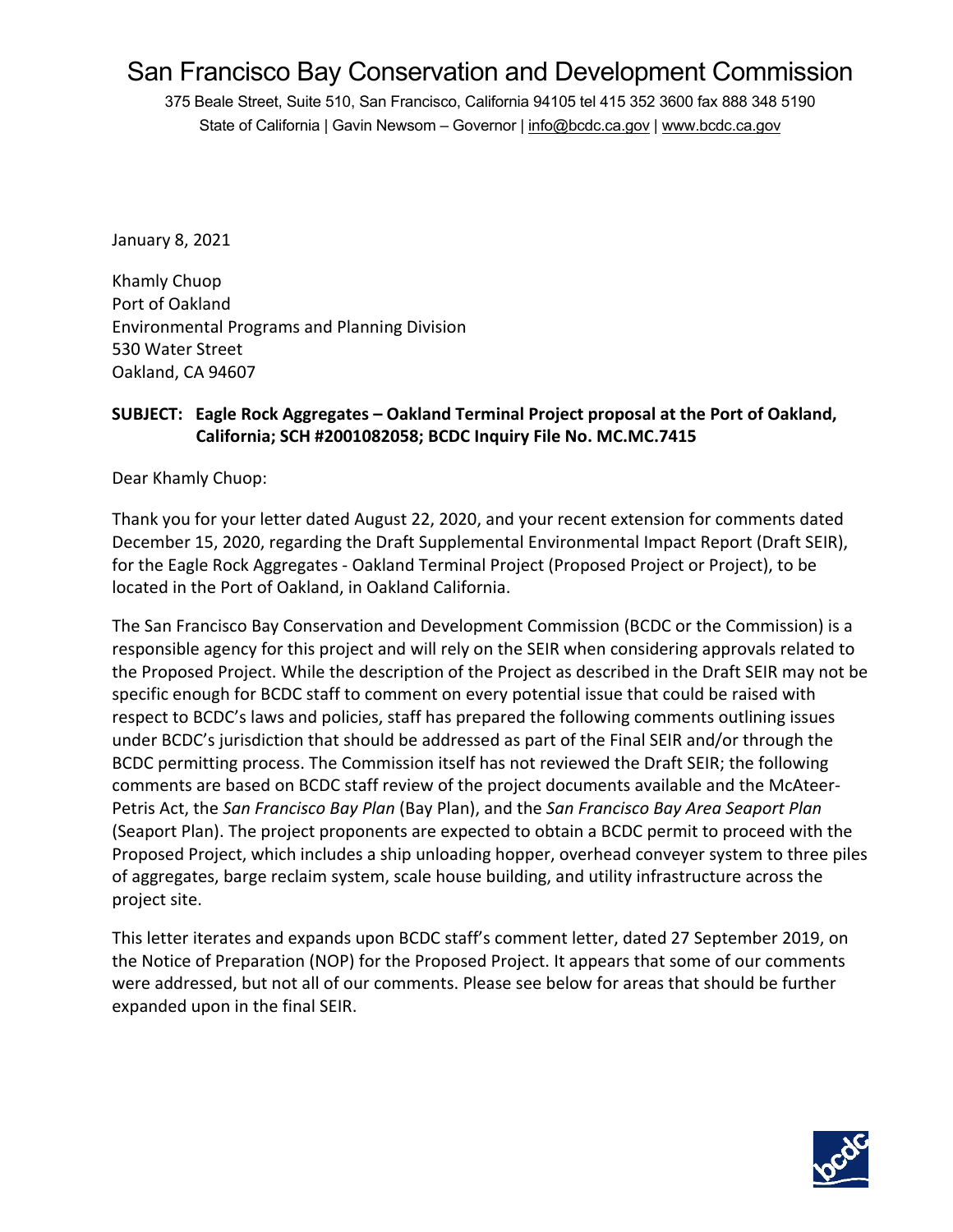#### **JURISDICTION**

The Project site indicated in the Draft SEIR is within BCDC permitting jurisdiction. Per the McAteer-Petris Act, BCDC is responsible for considering permit applications for any proposed fill; extraction of materials; or substantial changes in use of any water, land, or structure within the Commission's jurisdiction (California Government Code [CGC] Section 66632(a)). Based on the Draft SEIR project description, relevant areas of BCDC jurisdiction for the Project may include the following:

- San Francisco Bay, being all areas subject to tidal action, including tidelands (land lying between mean high tide and mean low tide) and submerged lands (CGC Section 66610(a)).
- A shoreline band consisting of all territory located between the shoreline of the Bay and 100 feet landward of and parallel with the shoreline (CGC Section 66610(b)).

The Commission also has land use authority over shoreline locations designated for priority use areas (PUAs) in the Bay Plan. In Oakland, the Commission has designated certain areas of the Bay shoreline for port priority use, as noted in Bay Plan Map No. 5. The final SEIR should discuss the consistency of land uses proposed for these areas within the Project footprint with respect to the Commission's Bay Plan Map No. 5 port priority use designation, and the corresponding applicable Bay Plan policies. The Port Policies in the Bay Plan and the Seaport Plan guide Commission decisions in port PUA.

As the Proposed Project includes a change in use of portions of the Project site both within the Bay and the 100-foot shoreline band, the Project is expected to require a permit from the Commission. Approval of a BCDC permit will require the Commission to find consistency of the Proposed Project with the McAteer-Petris Act, the Bay Plan, and the Seaport Plan.

The final SEIR should map and describe the elements of the Project that would occur within BCDC permitting jurisdiction, distinguishing between the Bay and shoreline band jurisdictions, and note the presence of the port priority use designation. Note that per Title 14 of California Code of Regulations Section 10710, any "areas once subject to Commission jurisdiction remain subject to that same jurisdiction," including areas that may have been "filled or otherwise artificially altered." Thus, the final SEIR should identify whether any portion of the Proposed Project would be located on Bay fill that was placed since 1965.

## **LAND USE AND PLANNING**

The Land Use section is one of two sections in the Draft SEIR that specifically calls out Bay Plan and Seaport Plan policies in detail. The Draft SEIR states that the Project site is consistent with Bay Plan Port Policy 3, as it is currently located within a Bay Plan-designated port PUA and would continue to support marine terminal activity as a construction aggregates import, storage, and distribution marine terminal and would not impair the efficient utilization of the Port area. The Proposed Project also would not involve the use of fill or require dredging activities in the Outer, Middle, or Inner Harbors, consistent with Bay Plan Port Policy 2.

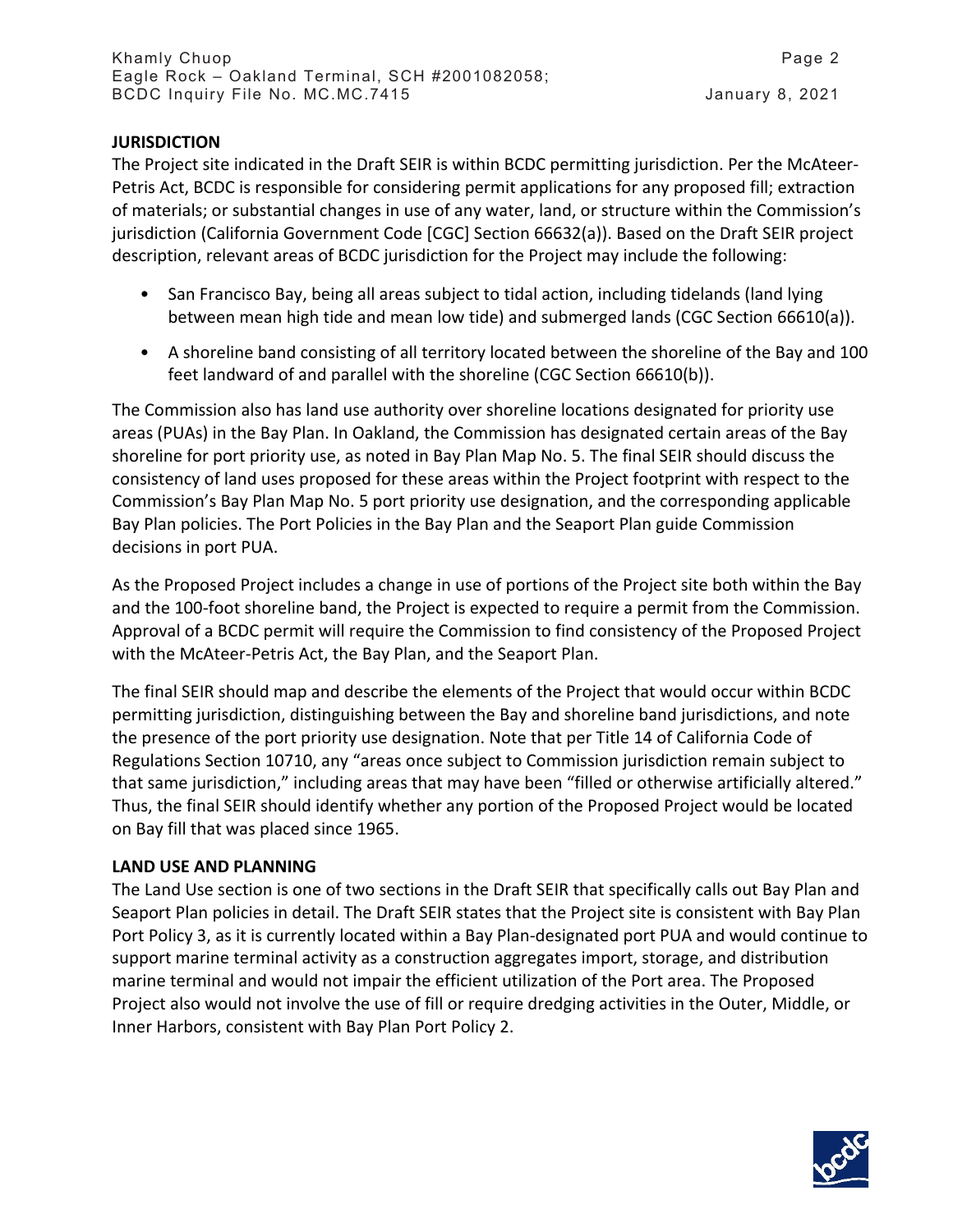The Draft SIER details further Seaport Plan Policies (Marine Terminals Policy 2, Container Terminals Policy 4, and Bulk Terminals Policy 2), and states the Proposed Project would not prevent Bay Area ports from achieving adequate cargo throughput capability (Marine Terminals Policy 2) based on the Project's changing of a portion of a terminal designated for container cargo to bulk construction aggregates. Rather, it would increase resources for construction aggregates needed to meet demand in the state over the next 50 years (Tioga Group, 2019 – 2050 Bay Area Seaport Forecast). Additionally, use of the Project site, which is not currently used for container shipping, for construction aggregates would not impair the future use of the site for container shipping following the completion of the lease term (Container Terminals Policy 4). Further, as described in the Project Objectives, use of the site for construction aggregate materials storage and transport provides a beneficial cargo use of the Proposed Project site until such time the Port requires additional capacity for container cargo.

The Draft SEIR states the Proposed Project would not result in substantial conflicts with an adopted plan or policy under BCDC's authority, and that the Proposed Project would not increase the severity of, or result in a change in, the previously identified less-than-significant impact of the Oakland Army Base Area Redevelopment Plan disclosed in the 2002 EIR as Addended, the primary document upon which the Draft SEIR is based. Therefore, it states that no mitigation measures are required.

The initial term of Eagle Rock Aggregates' (ERA) lease from the Port for the Project site is proposed to be approximately twelve (12) years with three five-year options to extend, for a total maximum of twenty-seven (27) years, resulting in a potential total lease term until 2047. This fits within the timeline of the Tioga cargo forecast report, which the Project proponents used to determine the need for aggregates in the Bay Area. BCDC staff finds that using this site for interim bulk cargo handling appears consistent with BCDC policies for this PUA, as it would be available for container use once the lease has expired.

## **HYDROLOGY AND WATER QUALITY**

BCDC's 2019 comment letter on the NOP requested that the SEIR's hydrology and water quality analysis refer to the Bay Plan's policies when considering the potential significance of any impacts to the Bay. The analysis included in the Draft SEIR does not draw on specific BCDC policies, but there are several aspects of the analysis to note:

The Draft SEIR differs from the NOP in that it states the Project is to be designed with open storage for the stacks, whereas the NOP was unclear on this design element. Open storage stacks could result in dust impacts to Bay surface water quality and within the water column, and conceivably to benthic organisms depending on the volume of material. While enclosed storage for aggregates would be preferable to reduce adverse impacts to water quality, as well as air quality impacts to neighboring communities, according to the Draft SEIR the costs associated with an enclosed design are prohibitive. Bay Plan policies require the Commission consider all project impacts to affected communities. (Also see Environmental Justice discussion beginning page 10.)

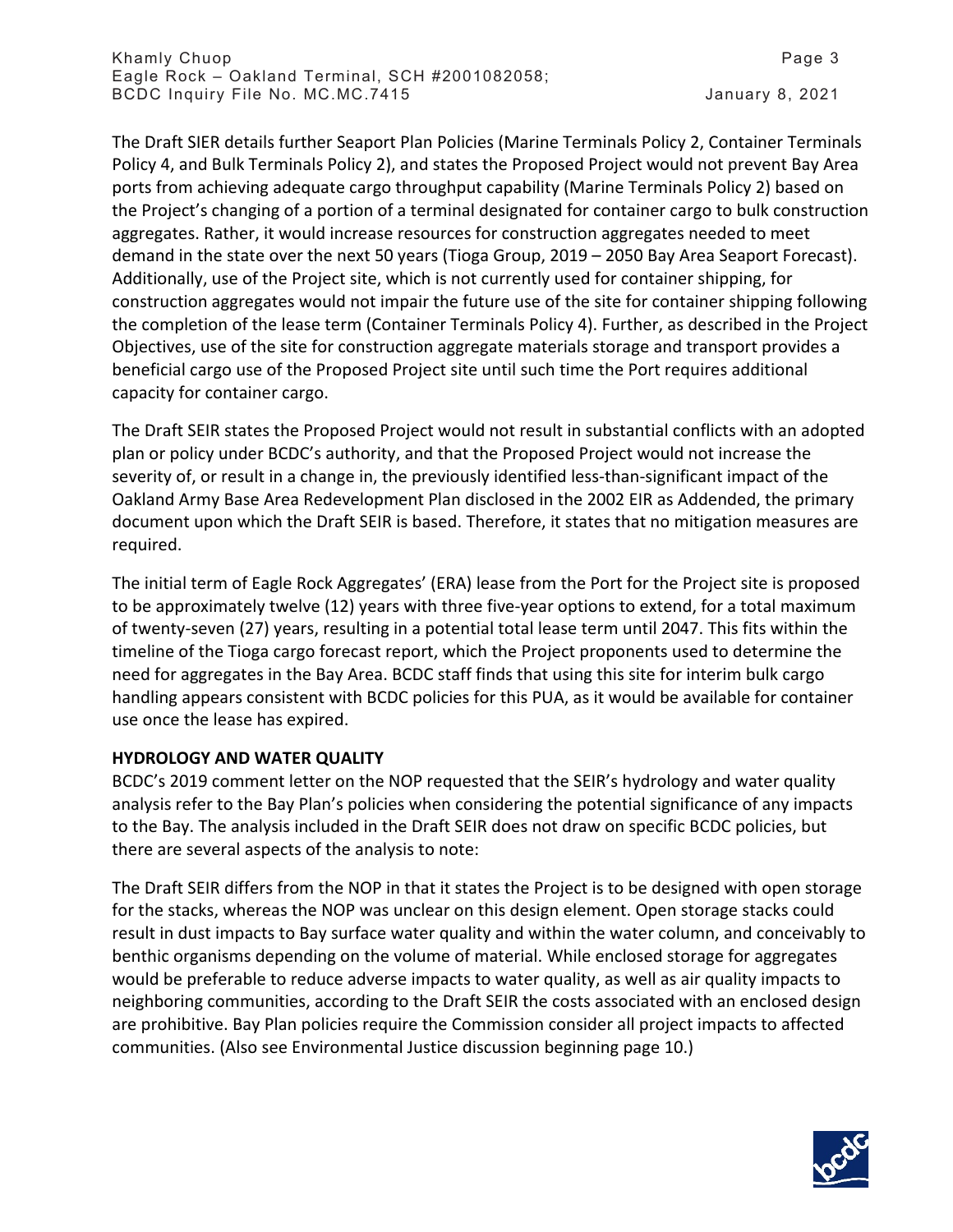The Proposed Project proposes to change the use of a portion of a terminal designated for container cargo to bulk construction aggregates. The installation of new stormwater infrastructure associated with the change would benefit water quality; however, construction activities would have the potential to degrade surface and groundwater quality during construction.

The stormwater infrastructure and Project-associated features that could impact Bay water quality include the stormwater retention pond, bioretention treatment basin, and placement of underground utilities including Hydrodynamic Separator System vault filters. Installation of these ground-disturbing activities could potentially encounter shallow groundwater and provide a pathway for sediment and/or debris-laden and/or hazardous materials to enter groundwater or receiving waters that lead to the Bay which could adversely impact fish and other aquatic species. Improper disposal of dewatering effluent could also adversely affect water quality if polluted dewatered groundwater were to enter surface water or groundwater.

Therefore, the Draft SEIR describes best management practices to be utilized in a Stormwater Pollution Prevention Plan and describes mitigation measures which would be designed to address these issues and result in less than significant impacts.

Still, for greater clarification, BCDC staff requests that the final SEIR address BCDC water quality policies and outline how the Project design elements will address the policies. This type of analysis will be required when the Project comes to BCDC for any permitting needs.

## **CLIMATE CHANGE, FLOOD HAZARDS, AND SEA LEVEL RISE**

In 2019, the Port of Oakland approved its Sea Level Rise Assessment to comply with AB 691, which requires that a sea level rise assessment be completed for areas under the jurisdiction of the State Lands Commission. The Port's study includes an impact assessment; maps showing affected areas for years 2030, 2050, and 2100; financial costs of the impacts; and a description of protection measures. BCDC staff notes that this assessment is for the Port as a whole and is not specific to this Project.

The report also begins with a disclaimer which states in part: "This AB 691 Sea-level rise analysis, and the associated maps, are intended to prepare for impacts from sea level rise. This analysis, and the associated maps, are not detailed to the parcel-scale and do not account for flooding from other sources, erosion, subsidence, future construction or shoreline protection upgrades, or other changes to the region that may occur in response to sea level rise. The maps also may not fully take into account the Port of Oakland's existing pumps and drainage system that may reduce impacts from sea level rise. Flooding due to sea level rise and storm surges is possible in areas outside of those predicted in these maps, and the maps do not guarantee the safety of an individual or structure."

With this consideration, the Draft SEIR does not include an analysis of sea level rise specific for this Project. Therefore, as previously stated in BCDC's 2019 comment letter on the NOP, BCDC staff requests that the final SEIR include a discussion of flood hazards and the potential for flooding to result in the release of pollutants with a description of the Project site's existing and future vulnerability to inundation and storm surge. To this end, the SEIR should identify the Mean Higher

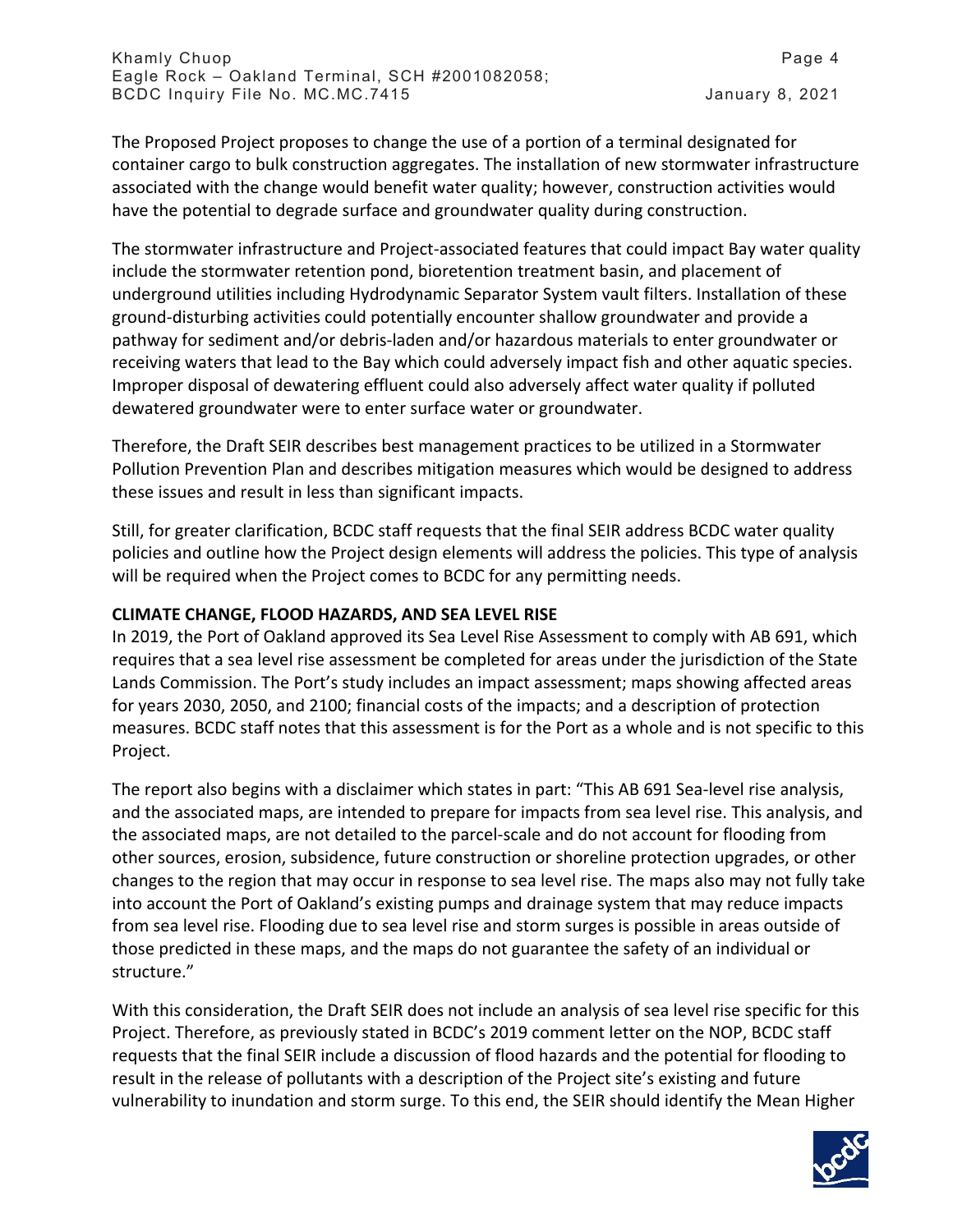High Water line, the 100-year flood elevation, mid-and end-of-century sea level projections using the 2018 State of California Sea Level Rise Guidance, anticipated site-specific storm surge effects, and a preliminary assessment of the Proposed Project's vulnerability to future flooding and sea level rise. In determining the significance of potential hydrological and water quality impacts to the Bay, the final SEIR should describe how the Project has been designed to tolerate, adapt to, and/or manage shoreline flooding at the site to ensure the Proposed Project is resilient to mid-century sea level rise projections, and, if it is likely to remain in place longer than mid-century, how it can adapt to conditions at the end of the century. If shoreline protection is a part of this Project or proposed mitigation for hydrological impacts, the final SEIR should explain how the proposed protection is consistent with the Bay Plan's Shoreline Protection policies.

The 2002 EIR as Addended concluded that impacts could occur related to localized flooding (Impact 4.15-6). The Proposed Project site is located in a Federal Emergency Management Agency (FEMA) designated 100-year flood zone (City of Oakland 2016). While there is a low annual probability of significant flooding, the risk of Project inundation is still possible during extremely wet winters. The Proposed Project would include new storm drainage pipes and catch basins, which would facilitate site drainage and reduce the likelihood of flooding on site. Additionally, an 8-inch asphalt curb would also be installed around the site's periphery in addition to asphalt speed bump ramps at site access points in order to prevent stormwater from draining off the site. With these and other water retention and filtration features described in the Draft SEIR, the project proponents have determined that the Proposed Project would not increase the severity of, or result in a change in, the previously identified less-than-significant impact of the Oakland Army Base Area Redevelopment Plan disclosed in the 2002 EIR as Addended.

The Draft SEIR describes how the Project will identify and implement a number of structural and non-structural BMPs (e.g., Good Housekeeping, Spill and Leak Prevention and Response, Employee Training Program) to reduce and prevent pollutants as part of stormwater discharge. Monitoring data would be used to determine the effectiveness of stormwater treatment practices and whether additional treatment measures would be necessary to comply with the California Industrial General Permit for water quality. With these post-construction measures, the Draft SEIR states that impervious surfaces would not contribute additional sources of polluted runoff.

The Draft SEIR states that the Project ensures all measures related to flood protection are in compliance with applicable policies of the Safety Element of the City's General Plan, therefore, there would not be a significant flooding impact. However, the document the City is relying on, the Safety Element of the City's General Plan, references BCDC's "Sea Level Rise: Predictions and Implications for San Francisco Bay," which dates from 1988, and other similarly dated documents. Older documents such as these may not adequately inform the impacts or issues for the Project, nor do they speak to potential Project consistency with current Bay Plan Policies relating to sea level rise applicable as part of the BCDC permitting process. Since 1988 the California Sea Level Rise Guidance has been developed and updated many times, and additional new tools have been developed that may result in a more rigorous analysis, such as the Bay Area Shoreline Flood Explorer. BCDC staff requests that the project proponent employ the best available, and up-to-date, science and technology in the final SEIR when evaluating sea level rise impacts as required by and

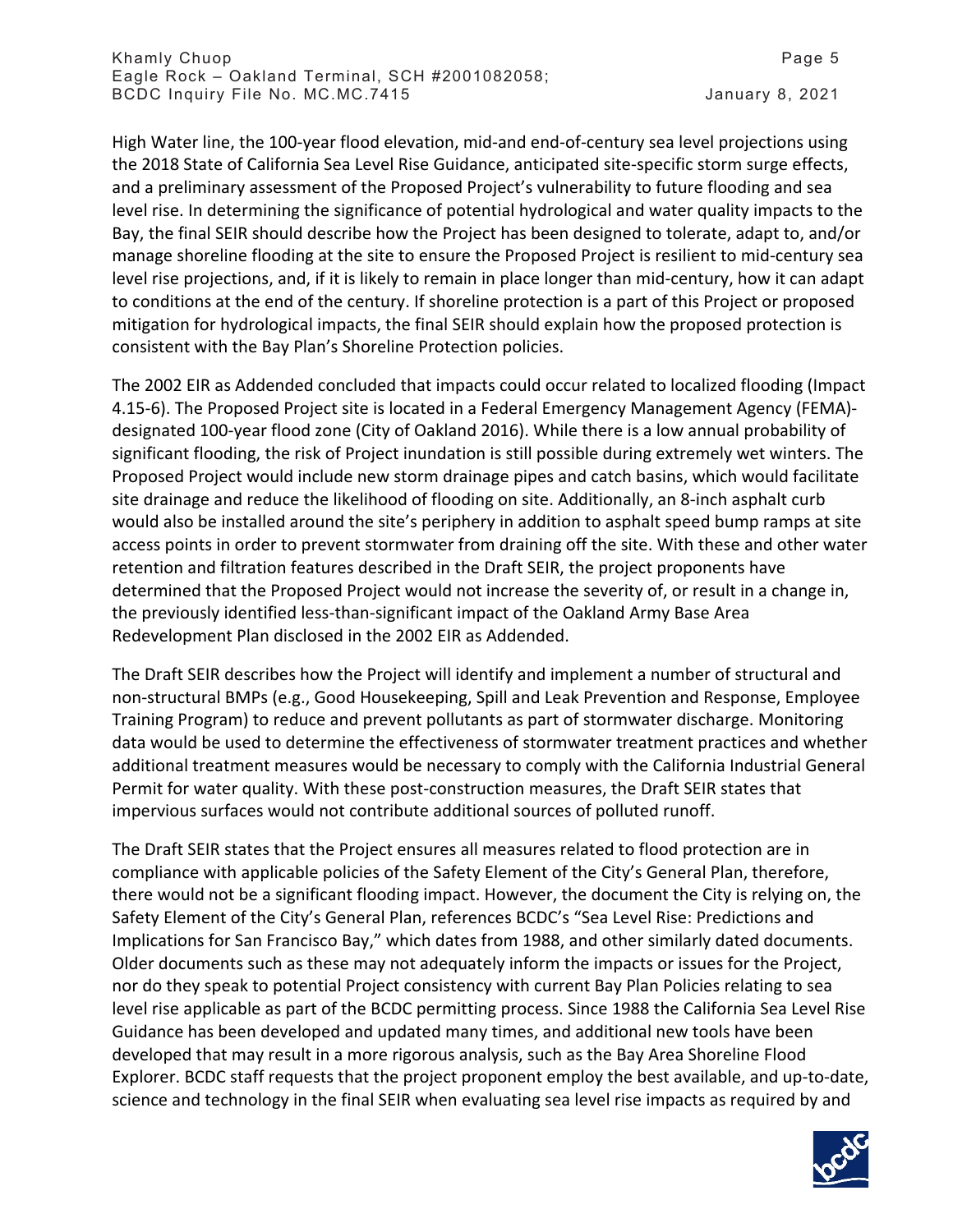consistent with Bay Plan Policies, and that the final SEIR graphically illustrate the expected sea level rise projections at the Project site. The final SEIR should show how the design of the Project and the proposed mitigation measures reduce the potential Projects impacts as a result of flooding risk from sea level rise to a less-than-significant level.

## **HAZARDS AND HAZARDOUS MATERIALS**

The Draft SEIR describes hazards best management practices, and a Hazardous Materials Business Plan to address possible impacts from hazardous materials and impacts. The 2002 EIR as Addended concluded that the site preparation, remediation, and redevelopment could expose workers or others to contaminated soil and groundwater and hazardous materials in and around possible Aboveground Storage Tanks and Underground Storage Tanks (USTs).

Currently, the Project site is not located on a hazardous materials site compiled pursuant to Government Code Section 65962.5. However, due to past industrial uses and the potential presence of municipal garbage in fill underlying the Project site, there is a potential for contaminated soil and groundwater to be present, as there is a history of USTs in the surrounding area, some of which have released fuels and other chemical contaminants in soils and groundwater. Thus, ground disturbing activities associated with construction could potentially encounter contaminated soil, groundwater, or disturb or damage an unknown UST and release these hazardous materials and waste into the environment, which would cause a significant impact. Proper planning and mitigation measures, as described in the Draft SEIR, would reduce these potential impacts to less than significant levels.

While specific BCDC policies are not discussed in the Draft SEIR, the Bay Plan's Water Quality policies have relevance to the SEIR's hazards and hazardous materials discussion. Given potential changes to truck and vessel transportation patterns in response to the Project, the final SEIR should address the potential for hazardous substances such as fuels to be released into the Bay due to routine use or transportation, or potential upset or accident conditions.

In addition, as stated in the BCDC 2019 comment letter on the NOP, the Bay Plan provides Navigational Safety and Oil Spill Prevention policies that state, in part, that "physical obstructions to safe navigation… should be removed to the maximum extent feasible" (Policy 1), and that marine facility projects should be "in compliance with oil spill contingency plan requirements" (Policy 2). The final SEIR should include a discussion of whether the Project would have any impacts on navigational safety, and would meet oil spill contingency requirements of the Lempert-Keene-Seastrand Oil Spill Prevention and Response Act. The Draft SEIR does not discuss the possibility of oil spills, or address Port oil spill contingency planning, a possible oversight.

## **GEOLOGY AND SOILS**

The Draft SEIR states the Proposed Project does not anticipate any additional filling of the Bay. It also states that portions of the Project may be on areas of previous fill, but does not date the fill, or when the berths or terminals were constructed. The final SEIR should map and describe any areas of the Project site that were subject to tidal action at any point since September 17, 1965 that have been subsequently filled, and describe in detail the proposed development, activity, and uses on these filled areas and consistency with the Commission's laws and policies.

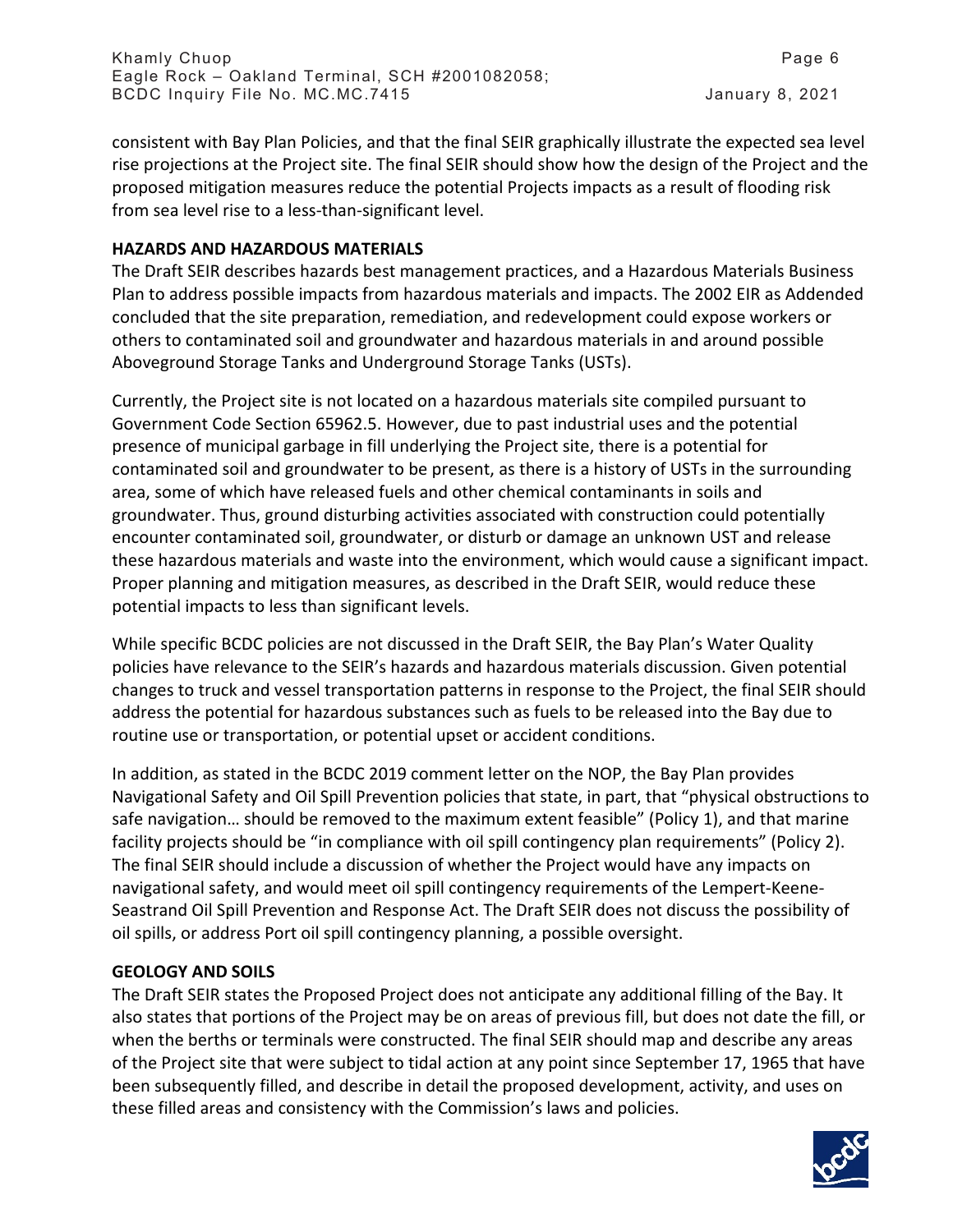While the BCDC Safety of Fills policies are mentioned briefly in the Draft SEIR it is unclear how they are applied to this Project. There are details of the Erosion and Sedimentation Control Plan, the Soils Report, the Geotechnical Report, and the Stormwater Pollution Prevention Plan. Still, greater specificity would be desirable to see how these policies and plans are applied to this Project, and how they relate to BCDC policies.

#### **TRANSPORTATION**

Other than the Land Use section discussed above, this is the only other section in the Draft SEIR that details Seaport Plan policies. The Project site has been used on an interim basis for ancillary maritime services (AMS) such as overnight truck parking, shipping container/chassis storage, and staging to support Port maritime activities.

With the Proposed Project, the site would no longer be available or used for AMS services; however, the Draft SEIR states that the Proposed Project would not result in inadequate parking capacity at the Port or increase the number and incidence of large vehicles parking within surrounding communities or on streets not designated for such uses. Therefore, the Draft SEIR states the Proposed Project would not substantially increase the severity of, or result in a change in, the previously identified less-than-significant impact of the Oakland Army Base Area Redevelopment Plan described in the 2002 EIR as Addended, and subsequently, no mitigation measures are necessary.

The 2002 EIR as Addended also concluded that redevelopment construction activities would use a significant number of trucks and could cause significant circulation impacts on the street system (Impact 4.3-11). BCDC staff asks for clarification if these impacts are temporary during construction, as opposed to the impacts of longer-term operation listed above.

The Proposed Project would eliminate approximately 18 acres of existing AMS that currently occupy the site. The Draft SEIR states that the Port currently has 40 acres for public truck parking including 15 acres at the Roundhouse (an area formerly occupied by Union Pacific located south of Adeline Street, east of the Matson Terminal, and west of Schnitzer Steel) and 25 acres at Howard Terminal.

The Draft SEIR does not take into consideration the potential loss of Howard Terminal to support parking needs. As Howard Terminal is subject to its own development proposals, which includes an application to amend the Bay and Seaport Plans (BCDC Bay Plan amendment No. 2-19) to remove the Port PUA and terminal designations from the site, BCDC staff believes the final SEIR should not rely on Howard Terminal as an alternative parking site. Current parking at Howard Terminal is an interim use and even if the terminal is developed into something other than the proposed ballpark project, such as an active marine terminal, another site will need to be found and utilized for truck parking. Even though the proposed ballpark project has not been approved and is under environmental review, it is important to consider that the location and features of Howard Terminal would not make it desirable for long term parking needs. The final SEIR should identify alternative possible AMS locations, including alternative truck parking locations, so to adequately support Port terminal operations as a whole.

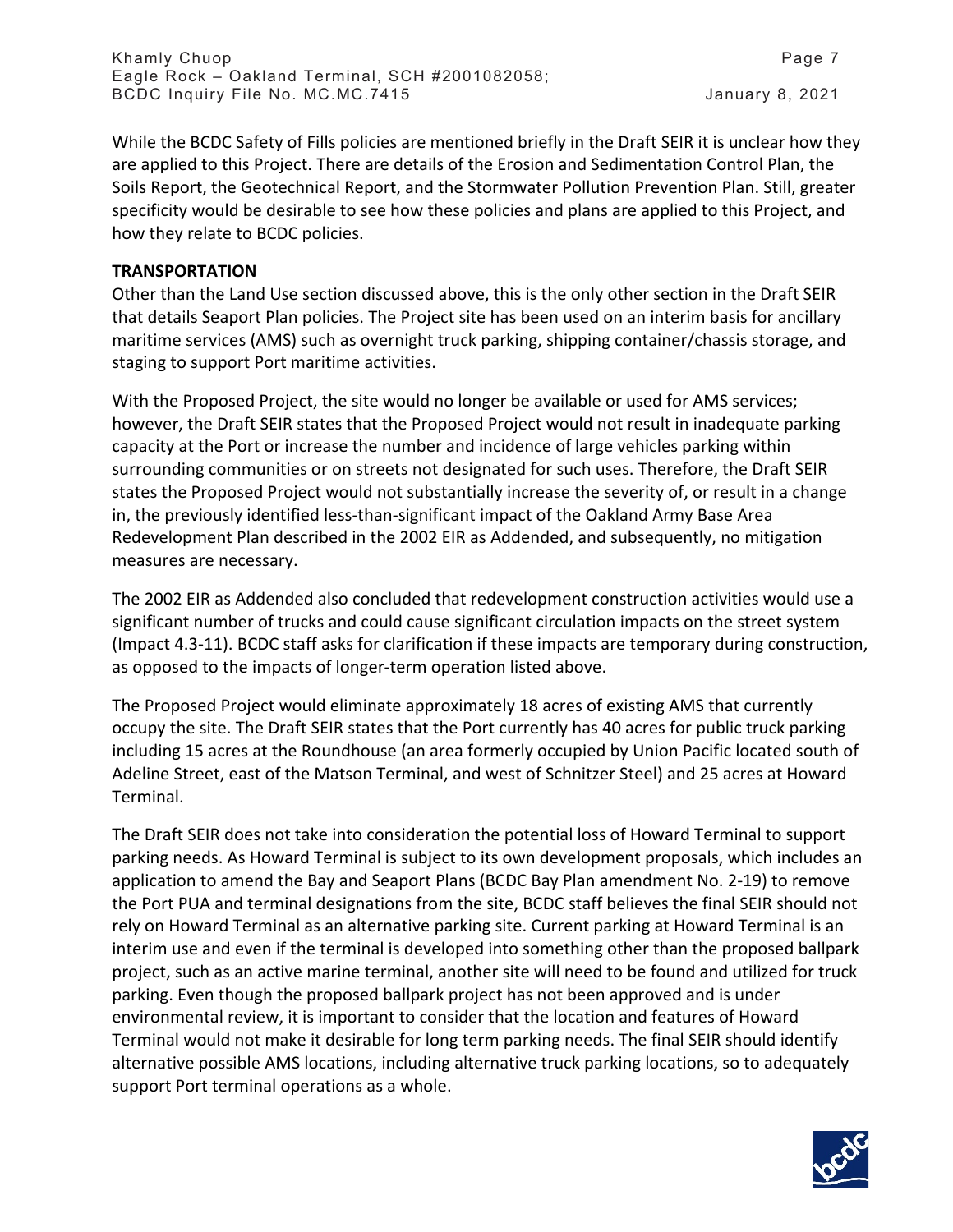Despite the assurances of the Draft SEIR, concerns remain that there be room for adequate truck parking and AMS at the Port. Public comments from interested parties and trucking partners continue to express greater needs than are currently met. If the Port loses 18 acres from the Proposed Project site and 25 acres from the Howard Terminal site, will the 15 acres at the Roundhouse site be sufficient to accommodate future growth and needs at the Port? And, more generally, are the 15 acres of truck parking required of the Port by the 2001 Bay Plan amendment, as described in the Draft SEIR, adequate for current and future needs? Are there any recent congestion or truck parking studies available to inform a more current and comprehensive analysis? Also important, please show how community concerns related to trucking and truck parking have been addressed in this analysis (see Environmental Justice discussion beginning page 10).

## **AESTHETICS**

There are currently views of the site for pedestrians and cyclists along Burma Road looking south across the Oakland Outer Harbor, and possibly from along Maritime Street looking west, on the east of the Project site. Please describe how these views and others around the area may be impacted by the Proposed Project. As noted in the BCDC 2019 comment letter on the NOP, the SEIR should discuss whether the proposed development would have an adverse effect on a scenic vista, and whether it would conflict with Bay Plan policies governing scenic quality. The final SEIR should discuss the Project's consistency with Bay Plan Appearance, Design, and Scenic Views policies, including how the Proposed Project's design could affect views of and to the shoreline.

With this in mind, BCDC staff notes the Draft SEIR briefly describes a visual barrier around or along the Project. Greater specificity is requested to determine what that will look like and what materials it will be made of. Where will this barrier be located? Will it be visible from across the Harbor at Burma Road? Will it be visible from Maritime Street to the east of the Project? Are there any other public access opportunities or barriers that may be considered in designing or implementing the Proposed Project? The Bay Plan has policies regarding Public Access requirements that also will need to be addressed in obtaining a BCDC permit.

## **ENVIRONMENTAL JUSTICE**

Our Commission recently approved several new Bay Plan policies on Environmental Justice and Social Equity. Policy No. 2 of the new Bay Plan Environmental Justice and Social Equity chapter states "…the Commission should support, encourage, and request local governments to include environmental justice and social equity in their…discretionary approval processes…[t]he Commission should provide leadership in collaborating transparently with other agencies on issues related to environmental justice and social equity that may affect the Commission's authority or jurisdiction." Policy No. 3 says "[e]quitable, culturally-relevant community outreach and engagement should be conducted by local governments and project applicants to meaningfully involve potentially impacted communities for major projects and appropriate minor projects in underrepresented and/or identified vulnerable and/or disadvantaged communities… Evidence of how community concerns were addressed should be provided." Policy No. 4 states "[i]f a project is proposed within an underrepresented and/or identified vulnerable and/or disadvantaged community, potential disproportionate impacts should be identified in collaboration with the potentially impacted communities."

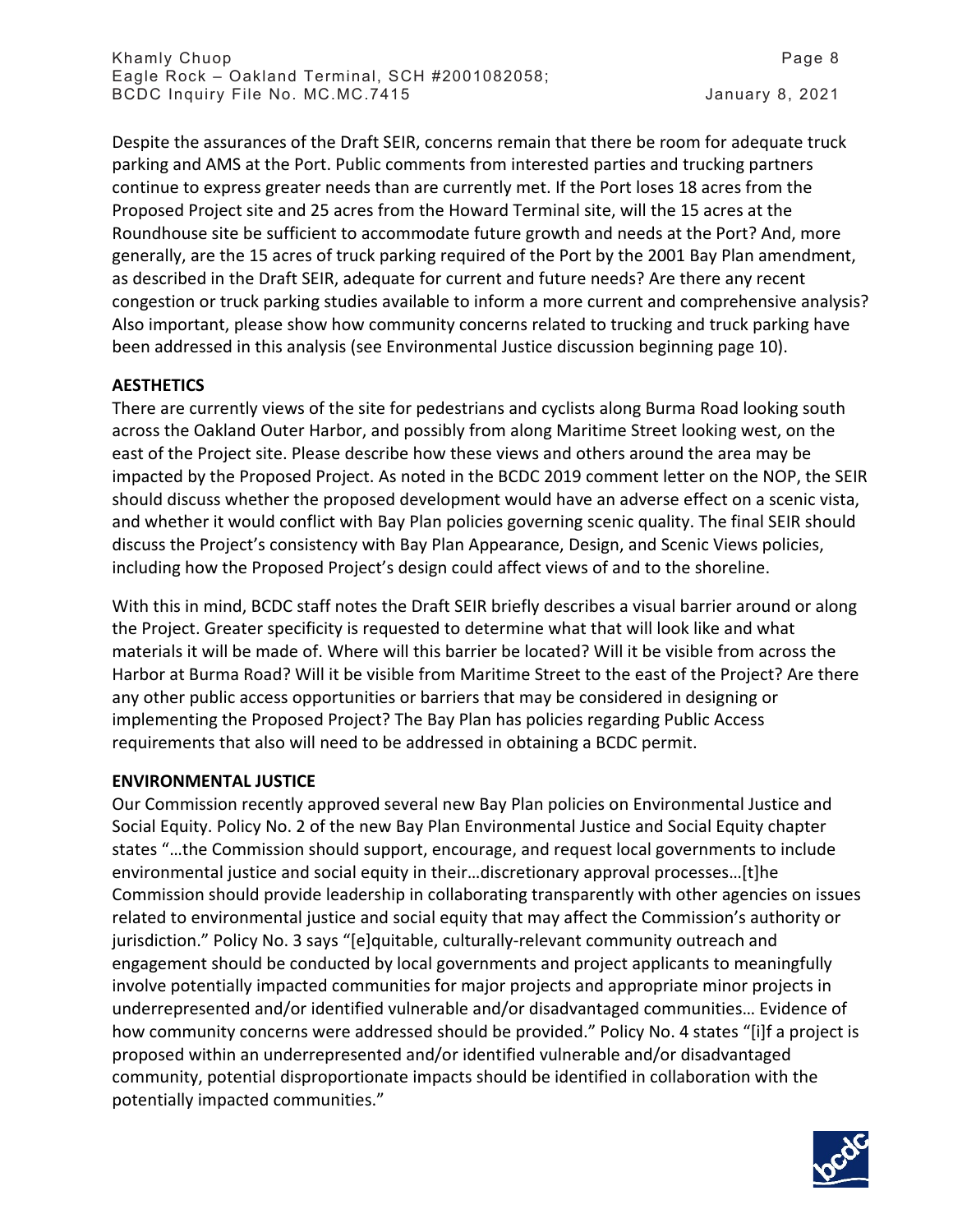According to the CalEnviroScreen screening tool, across a wide array of environmental and health indicators that include air, water, and soil pollution, West Oakland is one of the most impacted areas in the state. All of West Oakland census tracts are in the top 50% of pollution-burdened census tracts, with the highest census tract scored at 89%. Likewise, BCDC's Community Vulnerability Mapping tool<sup>[1](#page-8-0)</sup> shows West Oakland containing concentrations of highest and high social vulnerability.

The Final SEIR should specify the culturally-relevant community outreach and engagement efforts that has or will be conducted for the Project, identify whether the Project is in a vulnerable community, and if so, should identify potential disproportionate impacts, consistent with the above-identified Bay Plan Policies.

Additionally, BCDC collaborates with partner agencies to improve social equity and environmental justice outcomes in affected communities. BCDC staff has reached out to the Bay Area Air Quality Management District (Air District) and jointly identified several overlapping areas that could advance community-based concerns raised in the recently adopted *Owning Our Air: The West Oakland Community Action Plan*:

- Operational or physical measures that control stockpile aggregates impacts on air and water resources, and community health;
- Reduced emissions through use of zero or low-emission vehicles, equipment ocean-going vessels; shore power; and no-idling requirements;
- Meaningful community consultation in the development of all operational plans and amendments to such plans

The Final SEIR should address these and other concerns identified through the meaningful community outreach and engagement process consistent with BCDC's Bay Plan Environmental Justice Policies.

## **CLOSING THOUGHTS**

Overall BCDC is concerned that some of the plans and documents that the project proponent has used for this analysis, while designed for the 2002 Oakland Army Base Redevelopment, are not specific to this Proposed Project, and may be outdated. BCDC encourages, and the Bay Plan requires as applicable, analysis based on the best available current science and technology. BCDC has a number of more recent studies and tools which may help further relevant environmental

<span id="page-8-0"></span><sup>1</sup> https://bcdc.maps.arcgis.com/apps/webappviewer/index.html?id=526ca82e85eb403489de768498f605f3